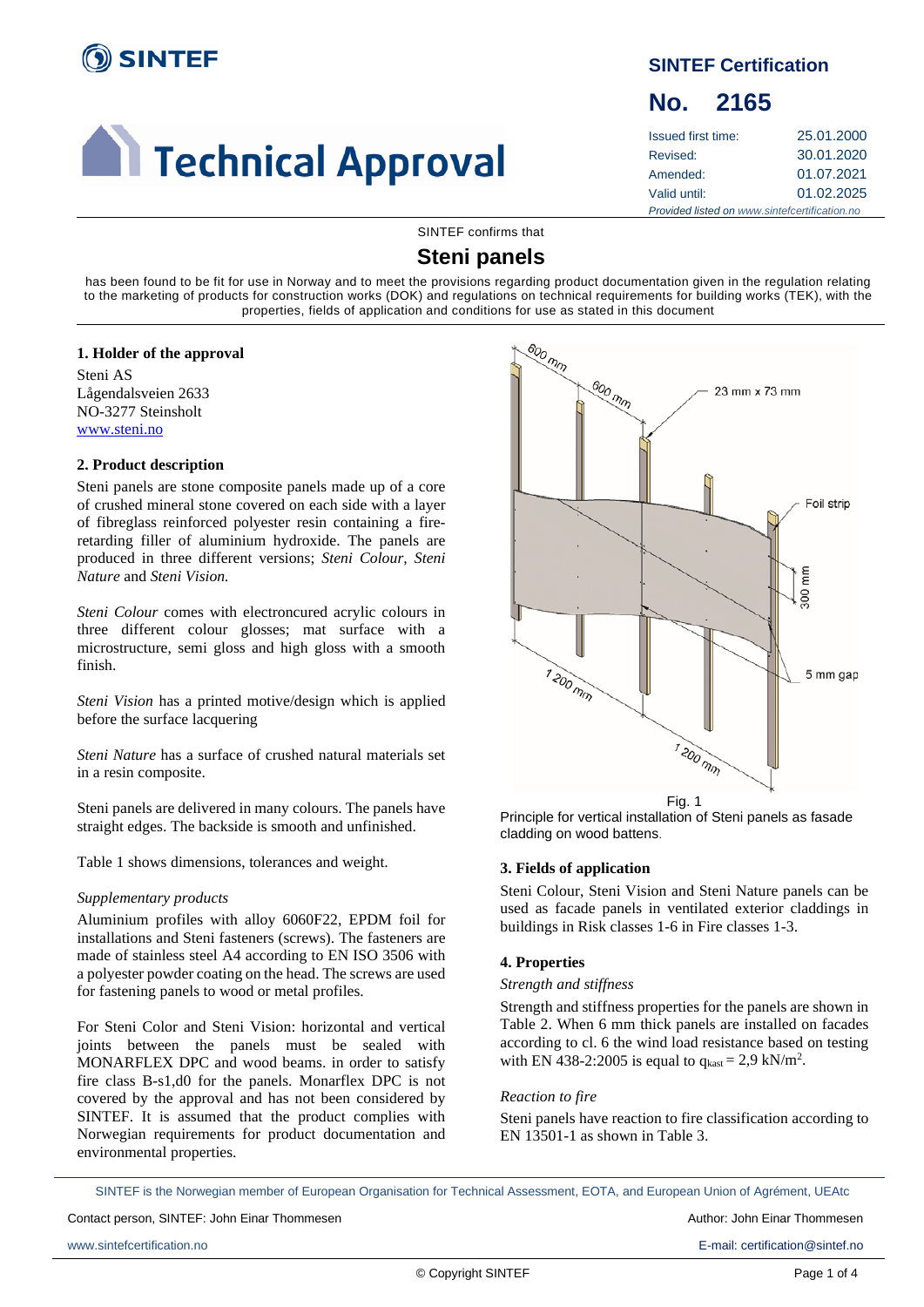Table1 Steni panels. Dimensions, tolerances and weight

| Property                                                      |                                         | Value                                                                                                                                   |  |
|---------------------------------------------------------------|-----------------------------------------|-----------------------------------------------------------------------------------------------------------------------------------------|--|
| Width and length, stock panels                                |                                         | 1195 x 2995 $\pm$ 2 mm                                                                                                                  |  |
| Width by orders                                               |                                         | $\leq$ 1195 $\pm$ 2 mm                                                                                                                  |  |
| Length by orders                                              |                                         | $\leq$ 3500 $\pm$ 2 mm                                                                                                                  |  |
| Edge straightness (against ruler)                             |                                         | $± 1$ mm                                                                                                                                |  |
| Squareness (diagonal deviation)                               |                                         | $\leq$ 3 mm                                                                                                                             |  |
| Density                                                       |                                         | 1960 $\pm$ 3 % kg/m <sup>3</sup>                                                                                                        |  |
| Thickness Steni Colour and Steni Vision                       |                                         | $6,0 \pm 0,6$ mm                                                                                                                        |  |
| <b>Thickness Steni Nature:</b><br>Type FM<br>Type F<br>Type C | Type M and type M with glass            | ca. 5,5 mm<br>ca. 6,5 mm<br>ca. 8 mm<br>ca. 14 mm                                                                                       |  |
| Weight Steni Colour and Steni Vision                          |                                         | ca.12 kg/m <sup>2</sup>                                                                                                                 |  |
| Weight Steni Nature:<br>Type F<br>Type C                      | Type FM<br>Type M and type M with glass | $11 \pm 10$ %kg/m <sup>2</sup><br>$12 \pm 10$ % kg/m <sup>2</sup><br>$15 \pm 10$ % kg/m <sup>2</sup><br>$19 \pm 10$ % kg/m <sup>2</sup> |  |

Table 2 Material properties for Steni panels

| Value                                            | Test method                  |
|--------------------------------------------------|------------------------------|
| $\geq$ 30 N/mm <sup>2</sup>                      | <b>CSTB</b>                  |
| $\geq$ 5000 N/mm <sup>2</sup>                    | <b>EN ISO 178</b>            |
| < 1.5 %                                          | ISO/R 62-178                 |
| Ca. 60 m                                         | <b>ASTM E 96-66</b>          |
| $0,021 - 0,026$ mm/(mK)                          | NBI <sup>1</sup>             |
| R ca. 0,01 m <sup>2</sup> K/W for ca. 6 mm plate | NBI-26:1983                  |
| Category I                                       | EAD-090062 <sup>2)</sup>     |
| $0.14$ mm<br>$0.03$ mm                           | NT Build 059<br>NT Build 059 |
| $\geq$ 20 kJ/m <sup>2</sup>                      | ISO 179-82                   |
| $\geq$ 17 kJ/m <sup>2</sup>                      | ISO 179-82                   |
| $\geq$ 15 N/mm <sup>2</sup>                      | ISO/R 527-66                 |
| $\geq$ 13 N/mm <sup>2</sup>                      | ISO/R 527-66                 |
| 0,0015 mm/(m $\cdot$ %) <sup>3)</sup>            | EN 438-2:2005, Part 18       |
| 1,8 kN                                           | EN 320                       |
| 341 N/skrue                                      | EN 1382                      |
|                                                  |                              |

<sup>1)</sup> Self-developed method, NBI Report O 3437, September 1989

<sup>2)</sup> Tested with ETAG 034 which is now replaced by EAD-090062. No visible deteration from hard body impacts at 10 J.

3) Mean change in dimension at 32-90 % relative humidity.

Table 3 Reaction to fire for Steni panels.

| Product                                                                                                                                                                             | Classification |
|-------------------------------------------------------------------------------------------------------------------------------------------------------------------------------------|----------------|
| Steni Colour <sup>1)</sup><br>Steni Vision <sup>1)</sup><br>Steni Nature type FM <sup>2)</sup> , F <sup>2)</sup> og M <sup>3)</sup><br>Steni Nature type M with glass <sup>3)</sup> | $B-s1.d0$      |
| Steni Nature type $C^{3(,4)}$                                                                                                                                                       | $A2-S1, d0$    |

<sup>1)</sup> On all types of substrates with fire class A1 and A2-s1,d0

<sup>2)</sup> On all substrates of fire class A1 or A2-s1,d0, having a density of at least 570 kg/m<sup>3</sup>

<sup>3)</sup> On all substrates with fire class A1 or A2-s1,d0, having a density of at least 664 kg/m<sup>3</sup>

<sup>4)</sup> Tested weight  $21,2$  kg/m<sup>2</sup>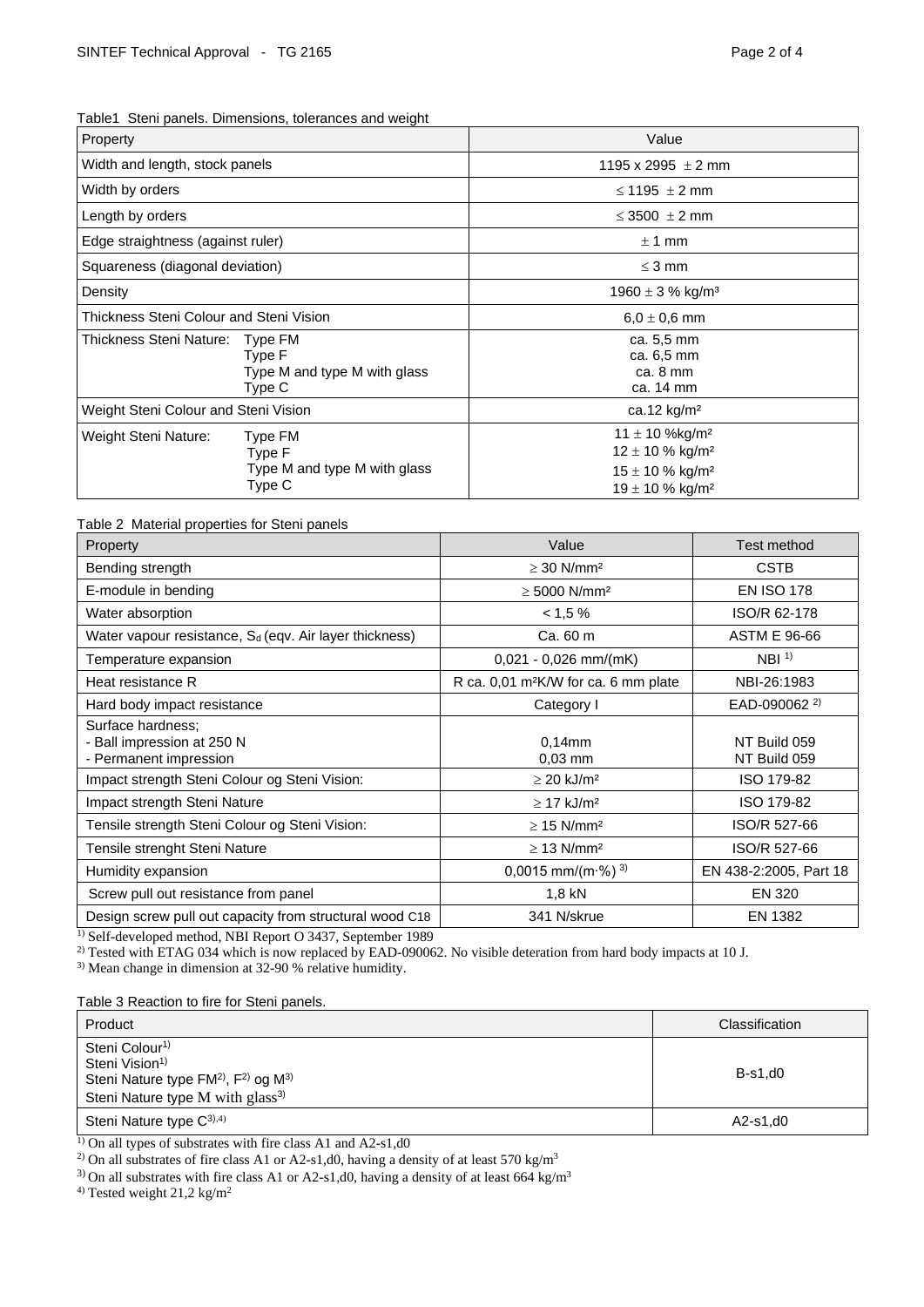## *Durability*

Results from freeze/thaw testing and testing in accelerated aging apparatus show that Steni Colour has good frost resistance and durability when exposed to external climate.

## **5. Environmental aspects**

#### *Substances hazardous to health and environment*

Steni panels contains no hazardous substances with priority in quantities that pose any increased risk for human health and environment. Chemicals with priority include CMR, PBT or vPvB substances.

Dust mask should be used when cutting panels, and vacuum dust extractor should be used when extensive cutting.

#### *Effect on soil, surface water and ground water*

The leaching properties of the product are evaluated to have no negative effects on soil or water.

#### *Waste treatment/recycling*

The product shall be sorted as metal and residual waste. The product shall be delivered to an authorized waste treatment plant for material recovery and disposal.

#### *Environmental declaration*

Environmental declarations (EPD) have been worked out according to EN 15804 for Steni Colour, Steni Nature and Steni Vision. For complete documentation see EPD nr. NEPD 2581-1309 NEPD 2580-1307, NEPD-2657-1361- EN.<http://epd-norge.no/>

# **6. Special conditions for use and installation**

#### *Installation*

*Steni Colour, Steni Vision* and *Steni Nature* are installed vertically or horizontally on wooden or metal battens spaced maximum c/c 600 mm as shown in fig. 1. Battens are also used for panel edge support at horizontal joints and at edges along roof eaves, windows, foundations etc.

Wooden battens can be in white or impregnated wood (max RH 15–20 %). The recommended maximum batten thickness is 28 mm. The battens should have a width of at least 45 mm under the panels and at least 70 mm at the joints. Before mounting the panels, the batten must be covered with STENI EPDM foil, which is attached using a staple gun. The EPDM foil should be wider than the batten and fixed so that the entire batten is covered. A 10–20 mm overlap is recommended on each side of the beam.

The panels are installed with a 5 mm open gap both vertically and horizontally. Vertical joints must be continuously supported. Horizontal joints shall be made tight against driving rain in places with severe climate exposure, such as for tall buildings, and when gaps between panels are more than 5 mm. Horizontal joints may be made rain tight with surface treated joint steel or aluminium profiles spanning between the battens. The gap between panels is 8 – 10 mm when joint profiles are applied.

The panels shall be fixed with Steni screws in predrilled holes with diameter up to 6 mm as shown in figure 1.

#### *Fire safety*

Panels used in accordance with fire classification in table 3, installed on wooden beams, must use width-adapted Steni EPDM foil between panel and beam.

#### *Design considerations*

Most Steni panels are designed and delivered with special dimensions, custom made for each individual building project. This reduce cutting at the building site. In other projects panels standard dimensions are delivered and cut on site by the purchaser.

Steni Nature type M with glass has a rough surface of crushed, trembled glass. Small parts may break off and give sharp edges. Steni Nature type M with glass should not be used in areas where the public is close to the surface, such as ground floor in schools, kindergartens, entrance-areas, stairs etc. This is due to the risk of injuries to skin and clothes.

#### *Maintenance/cleaning*

Depending on the climate exposure and surface pollution it is recommended to clean facade panels with a facade cleaning agent and rinse with a high-pressure cleaner. Graffiti may be removed with solvents and chemicals without damaging the panel surface of Steni Colour or Steni Nature. Best effect is obtained by using warm water. It is recommended to use professional cleaning agencies who follow the panel manufacturer's instruction.

#### *Transport and storage*

The panels shall be transported and stored dry, protected by a cover, and placed on a level support.

The panels are lifted vertically from the pallet to avoid surface scratching and is carried on edge. The panels shall always be strapped when transported on the building site.

#### **7. Factory production control**

Steni panels are produced by: Steni AS, 3277 Steinsholt, Norway.

The holder of the approval is responsible for the factory production control in order to ensure that the panels are produced in accordance with the preconditions applying to this approval.

The manufacturing of the panels is subject to continuous surveillance of the factory production control in accordance with the contract regarding SINTEF Technical Approval and the fire properties is controlled by RISE.

Steni AS has a management quality system certified by Lloyd's Register Quality Assurance Limited (LRQA) according to ISO 9001:2015; certificate number ISO 9001 – 00010800.